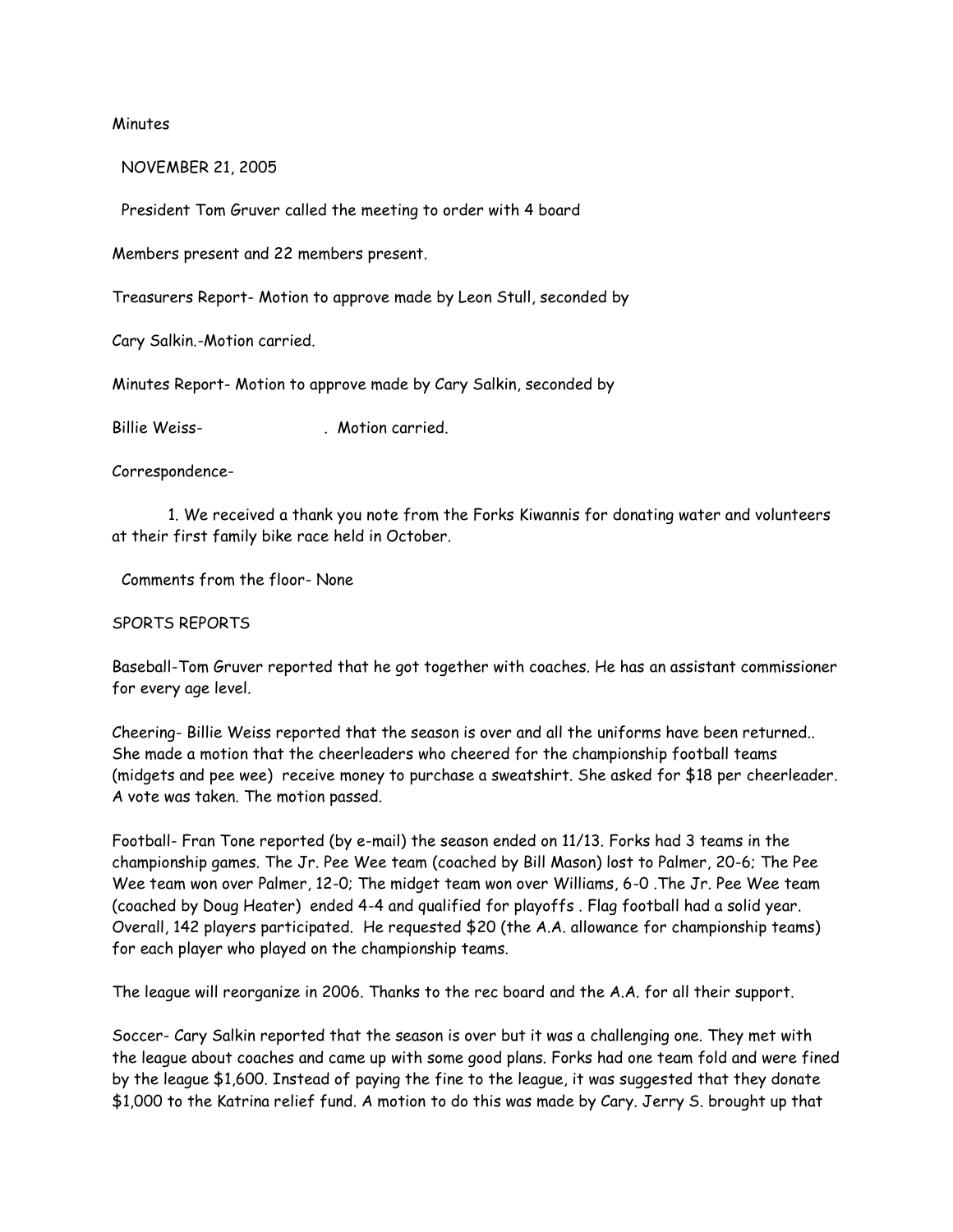Forks had already donated \$500 to the relief fund. And that Soccer had \$945.00 left in their A.A. budget. Tom G. Suggested that soccer take \$500 out of their budget and the A.A. will put the other \$500 in. This motion was made, vote was taken, and this motion passed. Jon Seckinger tried to return uniforms, but Rick Hartranft was unavailable. He was told that they can be returned to the front desk. 23 out of 30 teams returned their uniforms.

Wrestling- Joe Veres reported that they are in the 3rd week of practice.They have about 56 participants. The varsity team will attend the Fall Brawl Tournament this coming weekend. The first match of the season will be on December 4th. The new scale is working out well. He is going to submit a request to the Rec board for a new mat. There may be an old maroon mat in storage. Can it be sold to help pay for a new one?

Basketball- Don Miller reported that there was a CBL league meeting held on 11/20. There are 370 teams in the CBL league. Forks has the same number of teams that they had last year. Uniform hand outs will be on Nov. 30, Dec. 1, and Dec. 2. There are 150 children in the instructional league and 32 boys in the 8 year old league. 8 yr. old girls still participate in the instructional level. Don was asked if the 8 yr. Olds could be co- ed. He said he may find someone to work with the girls. The instructional and the 8 yr. Old teams are not sponsored by the Athletic Association.

# Lacrosse- No report

Softball- Leon Stull asked about outstanding uniforms. He wants to know if because Rick is now in charge of uniforms, does he bill people for the outstanding uniforms or do the commissioners ? Don Miller asked Kathy Kickline to address this issue because it is discussed at almost every meeting. She suggested that it is Rick's job to work with the commissioners and coaches. This is not working. It will now be Rick's job to send an invoice to people with outstanding uniforms. Invoices will be sent out a month after the uniform return date. The A.A. will provide Rick with paper, envelopes and postage. Dan M. Suggested using postcards-he will get a price for them. Rick was not present at this meeting. We will discuss this with him at the next meeting.

Kathy Kickline also pointed out that with the townships new software program, a note could be placed on the persons sign up data and a flag would come up about it and the person would not be allowed to signup until the uniform is returned.

### COMMITTEE REPORTS

Dance- Wayne Hultgren reported by phone that there were no problems. Butch Scerbo brought up that chaperones are not told what to do. He wants someone at the coat room, and at each bathroom and spread out on the dance floor. Wayne did hand out instructions to chaperones at the last dance. Some chaperones need to be reminded what to do by the commissioners or whoever is in charge of the dance. .This message will be relayed to Wayne.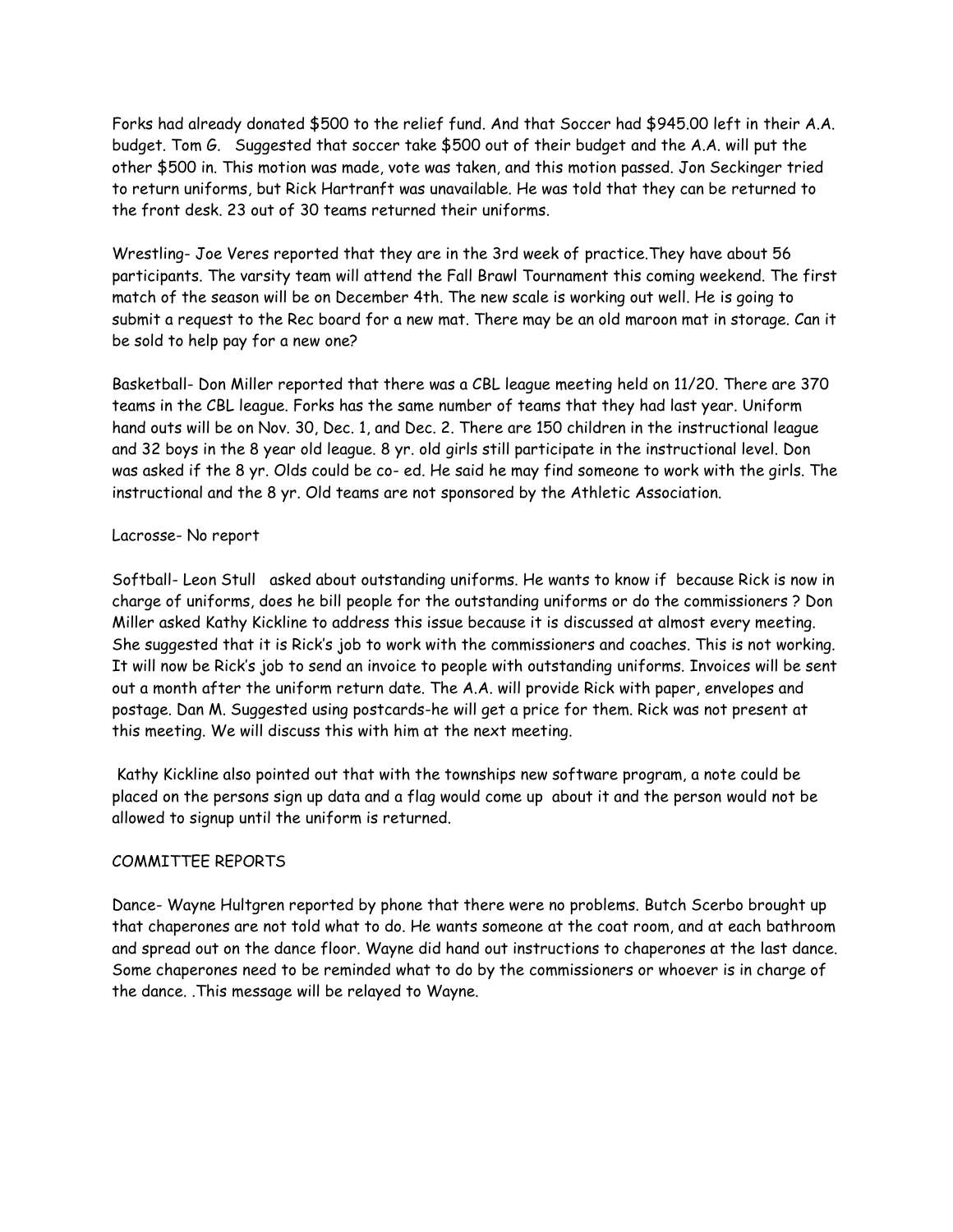Snack Bar-Wayne Hultgren reported by phone that everything is fine.

Registrations- Jerry Stefanelli reported that even though we extended winter signups to Oct. 31st, there were still a lot of late signups. He suggested that we go back to the old way. Don Miller said that people liked it this way better. Kathy Kickline also said that we only did it once and that we need to try it again to give it another chance. Jerry asked about the new software program and having work stations . Kathy told us that the license belongs to Forks Township and would like the front desk monitors (who are employed by the township) to put the data in. Joe Tuterice, Leon Stull and Tom G. feels that the old way was better because commissioners can see the people who are signing up and you can answer questions and ask for help with coaching. Billie Weiss also stated that it is very important for the parents to receive paperwork on the sports.

Steve Semanek made a motion was to have 2 Commissioner

Saturdays (a sign will be posted at the front desk to announce these dates- for this one , it will be Jan. 21 and Jan. 28 from 9-12) Signups will be held from Jan. 21st thru Feb. 19th during the community center hours. Money will be collected by the desk monitors at the time of signups (commissioners will have to provide a list of people who did NOT volunteer). The motion was voted on- the motion passed.

Scholarship- No Report

Background Checks- No report

Rec Board- Butch Scerbo that money can be held in escrow. He also noticed that the fields are getting torn up. It was reported that a soccer team from Lafayette was using a field in the rain and mud without permission. The field was messy.

# Old Business

 1. Dan Martyak proposed a change to our Bylaws. This change was read, and will be read at the Oct. meeting and then voted on at the Nov. meeting. This passed.

Article XVII- Children (players) now reads:

 Section 2. Children from outside of Forks Township may participate in F.T.A.A. programs in accordance with the guidelines set forth by the Forks Township Recreation Board and current leagues.

To:

Article XVII- Children (players)

 Section 2. F.T.A.A. Sports are for Forks Township Residents. Children from outside of Forks Township may request to participate in F.T.A.A. programs from the Forks Township Recreation Board.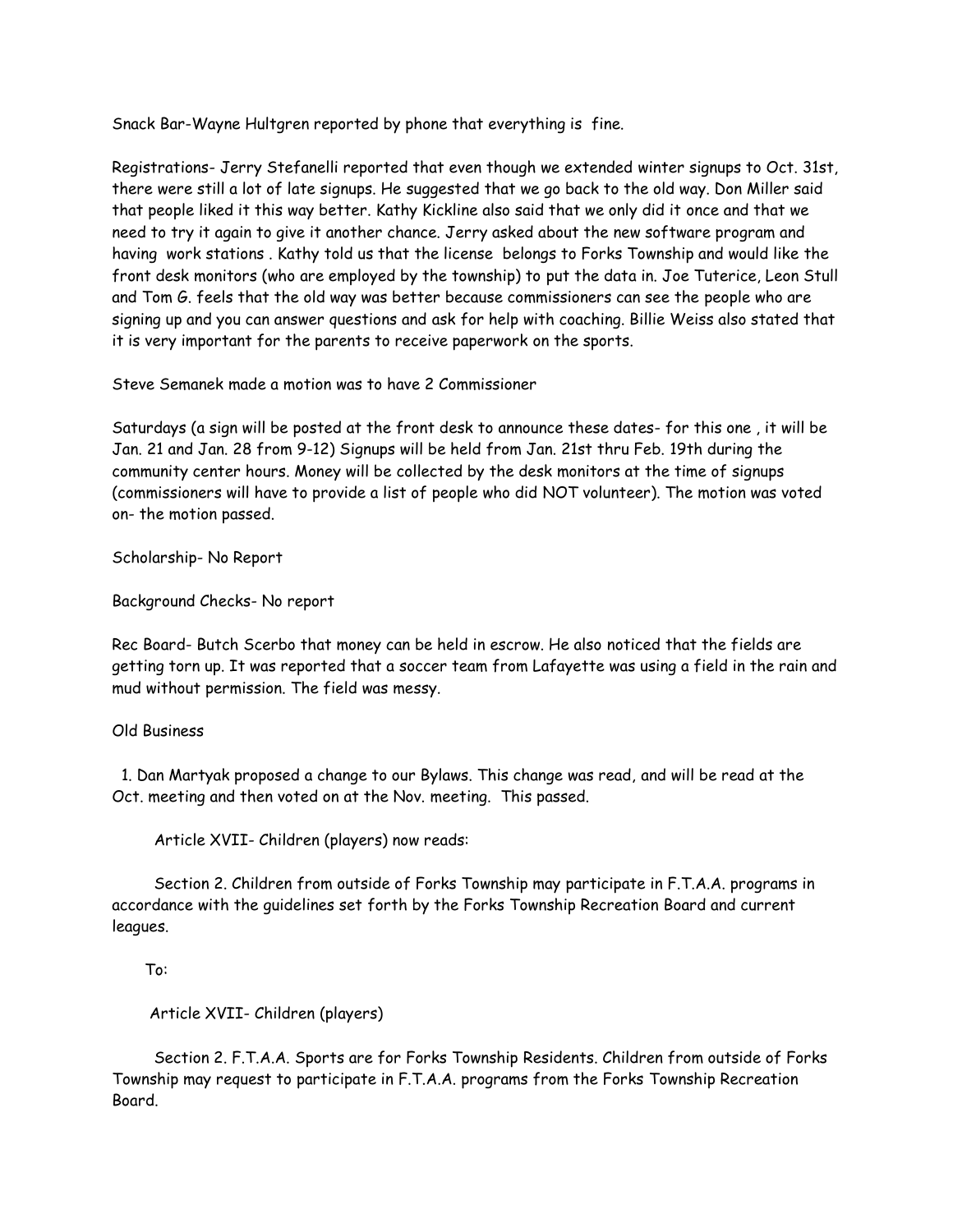2. Nancy Bonafonti and the new guidelines committee met with the Wrestling commissioners.

2.Dan Martyak had the call list from the front desk. It is now updated.

3. Spring sport commissioners met with the township. The projects ( \$120,000 bathrooms, \$30,000 walkway lighting, and \$35,000 sign) that the township would like a donation from the A.A. for is still under discussion. Tom G. has to write a \$15,000 check ( per our contract with the township) to the township in January. There are other things that need to be considered before we commit to anything. Commissioners are asked to bring a wish list to the January meeting for things that are not covered by their budget, yet needed for their sport (for example, football would like a new P.A system) We will discuss your need and see what money is available.

4. Commissioners met with Rick again about their budgets.

5.Don gave the townships insurance policy to Joe Veres needs for the wrestling league.

6. Tom Gruver passed around a sign up sheet for the Christmas dinner. It will be held on Dec. 2 at Cosmos from 7- 10.

7. Nominations were held for the board and sports (except basketball and wrestling-they are held in the spring). The following people were voted in:

 Board President- Tom Gruver Vice President- Dan Martyak Treasurer- Jerry Stefanelli Secretary- Colleen Ziegenhorn Sports: Baseball- Tom Gruver Cheering- Dana Guffy and Linda Gruver Football- Fran Tone Lacrosse- Scott Holland Soccer- Greg Russell and Tin Woodard